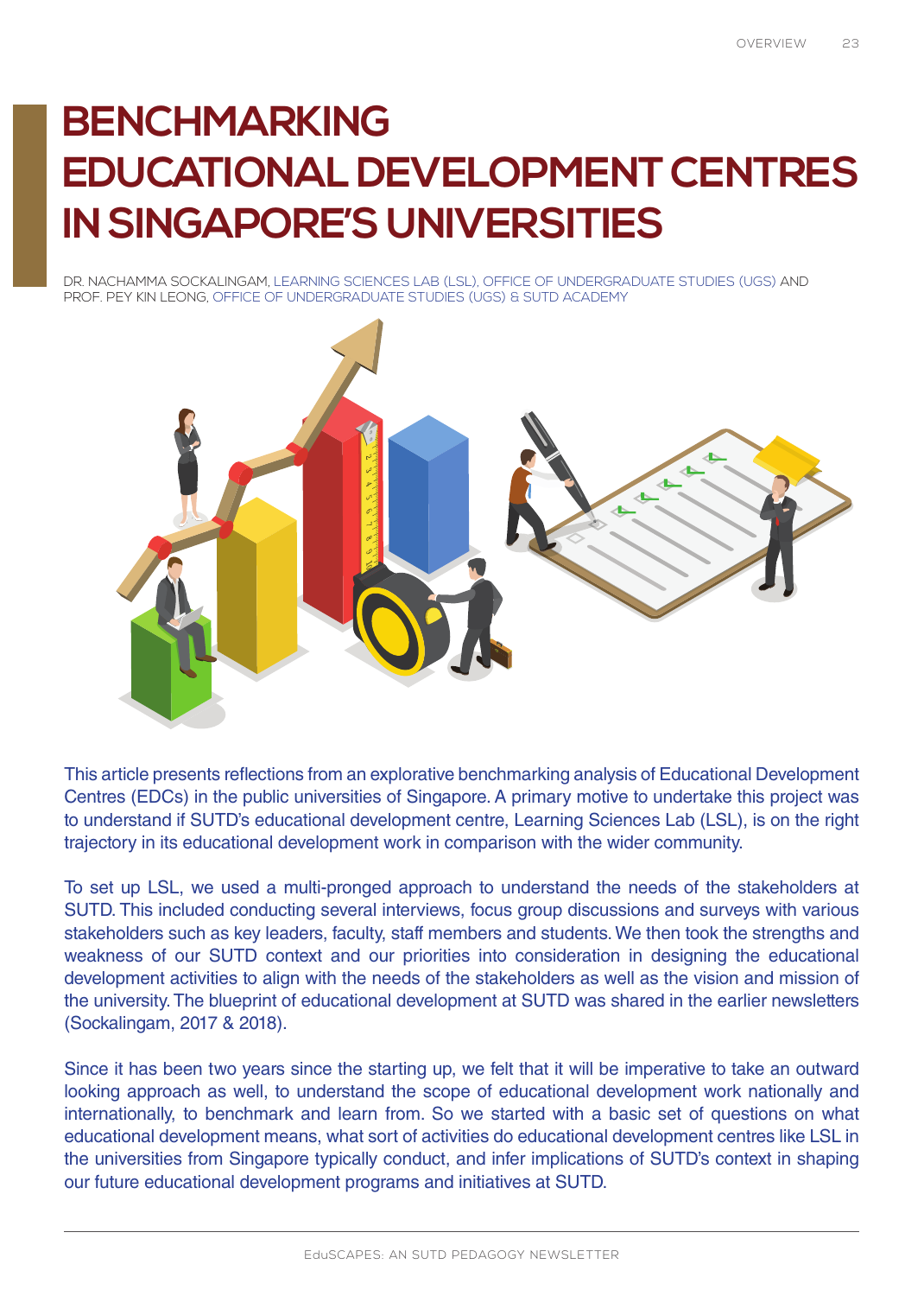# **HISTORICAL CONTEXT OF EDUCATIONAL DEVELOPMENT CENTRES**

The field of educational development and introduction of educational development centres to conduct educational development work in universities is relatively young in comparison to the history of universities. While there are universities which have had EDCs for over 40 years (Gosling, 2009; Gibbs. 2013), there are still others which are yet to establish EDCs. The first EDC in Singapore was established in the National University of Singapore.

Fernandez and Márquez (2017) posit that the rationale for setting up EDCs seems to be context specific to each country and region. In many instances, national level policies seem to have led to the setting up of EDCs in universities. For instance, the 1997 Dearing report on the status of higher education is thought to have energized educational development work in UK. Quality Assurance agencies have played a key role in the establishment of EDCs in Europe, Australia and Spain (Di Napoli et.al., 2010). As a result, many of these countries have made it compulsory for all faculty members to undergo pedagogical training and hence universities have set up their EDCs (Trowler & Bamber, 2005; Lindberg-Sand & Sonesson, 2008).

Fink (2013) reports a geo-specific progression of EDCs and remarks that Asian countries typically tend to be at the basic level of educational development work where there is little or no activity. A rare systematic review of faculty development in Asia by Phuong, Duong, and McLean (2015) suggests that faculty development in Asia is more predominant in English-speaking Asian countries such as Vietnam, Singapore and Malaysia.

Overall, educational development work seems to be fairly young in Asia when compared to the United States, European countries and Australia.

# **DATA COLLECTION AND ANALYSIS**

To classify educational development work, international educational development literature was referred to (Sockalingam, 2018). To compare universities across Singapore, we used publicly available official data from the web portals of the six public universities in Singapore, namely (1) Nanyang Technological University (NTU), (2) National University of Singapore (NUS), (3) Singapore Institute of Technology (SIT), (4) Singapore Management University (SMU), (5) Singapore University of Social Sciences (SUSS), and (6) Singapore University of Technology and Design (SUTD), accessed in August 2018.

In addition, we conducted an online survey with the various EDCs during the period of July to August 2018. The survey consisted of a mix of multiple choice questions and open-ended questions, and queried on (1) the various activities of the centre, (2) with ranking of the top 3 activities, (3) indication of compulsory activities, (4) identification of primary stakeholders that they serve (students/faculty/staff), (5) identification of three support centres they collaborate with, (6) participation level in centre activities, (7) if and how the EDCs measures the impact of educational development work, (8) challenges faced, and (9) future directions. Institutional Review Board (IRB) clearance was obtained on the research protocol. Mixed method analysis was used to analyse and summarise the data.

# **RESULTS**

## **I. Classification of Educational Development Work**

According to the international Professional and Organizational Development Network (POD Network, 2018), educational development refers to developmental work undertaken in areas of teaching and learning towards the enhancement of education. It can be classified as (1) Instructor (Faculty/Graduate Student/ Postdoc) Development, (2) Instructional Development, and (3) Organizational Development. Chalmers, and O'Brien, (2004) clarify that educational development is concerned with the development of both teaching and the environment in which teaching occurs. Leibowitz (2014) introduces the people factor and adds that educational development, sometimes referred to as academic development, focuses on academics, their learning and achievements (Leibowitz, 2014).

Felten, Kalish, Pingree, and Plank (2007) suggest including a fourth dimension of Community Development to this. Since there is an increasing inclusion of students in educational development work, Student Development could also be added to this list. Combining these is the proposal for a classification of educational development as depicted in Table 1 (Sockalingam, 2018).

While the five types of developmental work focus on different aspects of teaching and learning, all of these are essentially about supporting faculty in teaching so that it eventually helps students to learn better. Chalmers and O'Brien (2004) argue that the role and ultimate responsibility of an educational development centre is to work with university teachers and staff members on their educational development, so that by developing themselves, their students benefit. The focus is on learners and learning (as reflected in our LSL logo).

## **II. Educational Context and EDCs in Singapore**

To start with the educational context, we collated an overview of statistics (Table 2) from the centralized educational development centres in the six universities. This was to compare apples to apples. LSL is a centralized unit, common to all pillars and clusters in SUTD. In large universities such as NUS, there are satellite centres such as those in the medical schools. However, this study does not include the satellite centres.

One of the survey questions listed out 18 common educational development activities practiced internationally and asked EDCs to indicate activities their centres engaged in and to rank the top three. Of these 18, 8 were on Instructor Development, 4 on Community Development, 2 on Organizational Development, 2 on Instruction Development, and 2 on Student Development. All of the six EDCs indicated that they were engaged in 4 to 5 types of the five educational development activities.

The most highly ranked category was Instructor Development, and this was followed by Organization and Community Development. Instruction and Student Development was the least commonly cited and ranked. In general, the nature of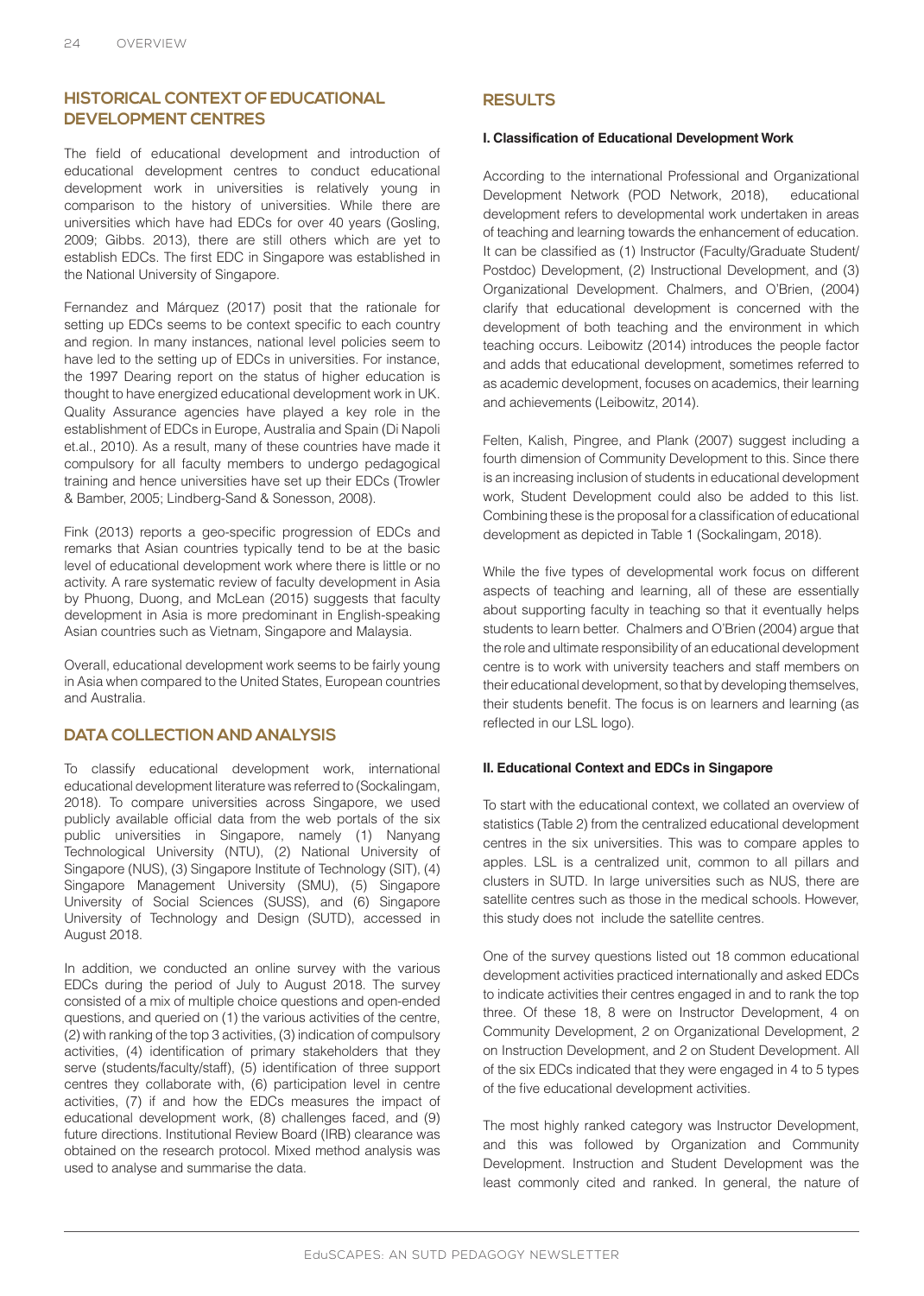educational development work seems to depend on the type of university. For instance, a university focusing on adult learners catered to Student Development whilst most others did not.

The six EDCs, known by different names, (Table 2), consist of two main groups of staff/faculty members. They are the educational developers and administrators. This study considers educational developers to be members who are functionally engaged in educational development work (Table 1) regardless of their official employment status as staff or faculty members. The other group, administrators, are primarily involved in administrative support and functioning of the unit, such as in organizing events. The size of EDCs in Singapore typically range from 2 to 18 members. In general, most of the educational developers were faculty members who may be seconded to the EDCs. Since Instructor Development is a key function of EDCs, Table 2 focused on the number of educational developer to instructor ratio. Instructors in our case can be in the form of full time faculty, associate faculty and graduate instructors. The ratio was very varied across the universities, and further research is needed in this area.

Unlike UK or European countries, there is no requirement for higher educational faculty members to have completed teacher training in Singapore. Each university has its own ways of ensuring the quality of faculty members. So the EDCs were queried if their programs and services are mandatory and the extent of participation in EDC activities. Interestingly, only one of the activities related to Instructor Development was made compulsory in five of the six EDCS. This was the orientation courses for new faculty and graduate teaching assistants. Also, one other university has made it compulsory for all faculty to be prepared for online teaching. None of the other activities are compulsory in all the six universities. One of the six universities indicated that none of the activities are compulsory. The six EDCs noted that participation in activities is varied and typically highest for compulsory activities. Participation in most other activities can range from low to medium, and depends on various factors such as time and interests, with some EDCs noting that they would like to have more participation. Typically, teaching track faculty members were reported to be more participative than research/tenure track members in EDC activities.

The EDCs were asked to indicate three of their close collaborators. Of these, Educational Technology and Library were commonly cited to be close partners by all six. In fact, three of the six EDCs were once formed in partnership with Educational Technology units, and there is often an overlap in activities. Others collaborators include Teaching Academy, Office of Students Admissions, Research Centres, Office of Graduate Studies, Office of Advancement and Development, and Academic **Facilities** 

All EDCs indicated that they used end-of-activity surveys to measure participant satisfaction and collate feedback on EDC activities. Focus groups, anecdotal evidences, and open-ended feedback are used as additional measures. About 50% of the EDCs indicated having a systematic or longitudinal evaluation of specific and key activities or programs such as the Graduate Teaching Assistant training program. However, all indicated that they did not have an established holistic measurement on the impact of EDC work on teaching and learning at the university level.

When asked on the challenges faced in EDC work, all had noted changing or influencing the mind set of key stakeholders (which includes leadership, management, faculty, graduate and undergraduate students) towards educational development work. This could take the form of gaining acceptance on the importance of EDC work and educational developers as credible support agents from faculty members, being able to show the

| <b>Type of Educational</b><br><b>Development Work</b> | <b>Focuses on</b>                                                                                                                                                                                                     | <b>Examples of activities</b>                                                                                                                                          |
|-------------------------------------------------------|-----------------------------------------------------------------------------------------------------------------------------------------------------------------------------------------------------------------------|------------------------------------------------------------------------------------------------------------------------------------------------------------------------|
| <b>Instructor</b><br><b>Development</b>               | Teaching practices of individual instructors such as<br>faculty members, graduate teaching assistants or<br>postdoctorates - to prepare and develop the instructors<br>in teaching.                                   | ✓ Pedagogical workshops<br>$\checkmark$ Peer-coaching<br>$\checkmark$ Scholarship of Teaching and Learning                                                             |
| <b>Instructional</b><br><b>Development</b>            | Course and curriculum $-$ This is concerned with the<br>development of programs, courses, course materials,<br>pedagogical approach and assessment practices.                                                         | $\checkmark$ Curriculum mapping and revamping<br>$\checkmark$ Supporting instructional development of<br>digital material course preparation                           |
| Organizational<br><b>Development</b>                  | Strategizing, developing policies and systems to<br>support teaching and learning in higher education as<br>an organization.                                                                                          | $\checkmark$ Setting up systems and processes on faculty<br>educational development<br>$\checkmark$ Strategizing and shaping teaching and learning<br>related policies |
| <b>Student</b><br><b>Development</b>                  | Helping students on learning to learn and including<br>$\checkmark$ Workshops on learning to learn skills, research<br>them in educational development work<br>skills, team work<br>$\checkmark$ Students as partners |                                                                                                                                                                        |
| <b>Community</b><br><b>Development</b>                | Helping to build teaching and learning communities,<br>facilitating learning and providing support.                                                                                                                   | ✓ Holding sharing sessions such as lunchtime<br>Brown Bag sessions<br>✓ Social media network<br>$\checkmark$ Writing circles                                           |

Table 1: Classification of Educational Development (Sockalingam, 2018)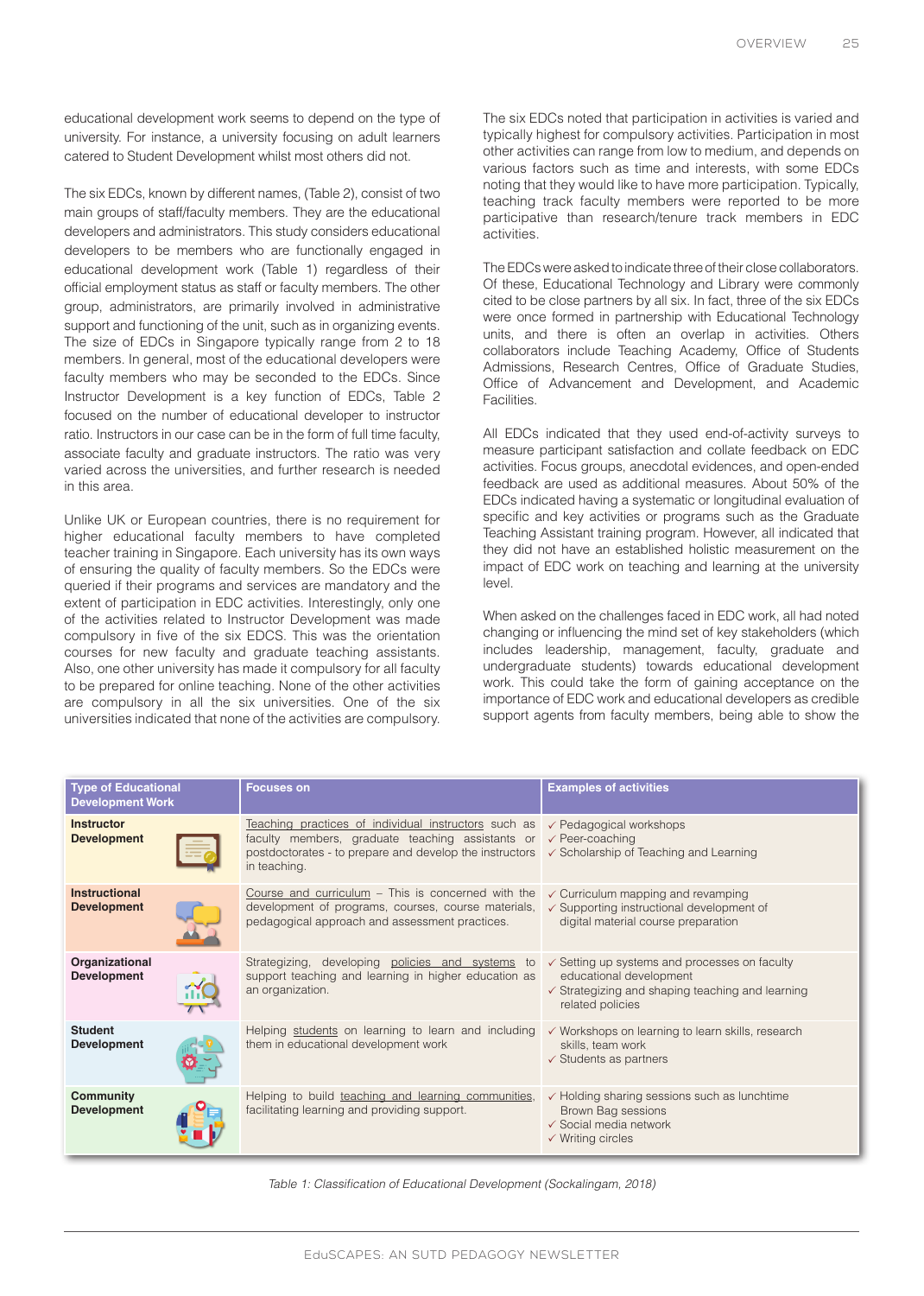| <b>University</b>                                                                            | <b>University</b><br><b>Origin</b> | <b>UG</b><br><b>Students</b> | <b>Instructor</b><br>(Full time,<br>Part time,<br>Graduate) | <b>Size</b>                                  | <b>EDC Members</b>                     |                                       | <b>Educational</b><br><b>Developer</b>                                                                          | <b>EDC</b>                                                                        |
|----------------------------------------------------------------------------------------------|------------------------------------|------------------------------|-------------------------------------------------------------|----------------------------------------------|----------------------------------------|---------------------------------------|-----------------------------------------------------------------------------------------------------------------|-----------------------------------------------------------------------------------|
|                                                                                              | <b>EDC Origin</b>                  | in 2018                      |                                                             |                                              | <b>Educational</b><br><b>Developer</b> | <b>Administrative</b><br><b>Staff</b> | to Instructor<br><b>Ratio</b>                                                                                   |                                                                                   |
| <b>National University</b><br>of Singapore (NUS)<br>http://www.nus.edu.sg                    | 1905                               | 28000                        | ~1000<br>(Exclude<br>Graduate<br>Instructor)                | Large<br>(>10000<br>students)                | 18                                     |                                       | 1:444                                                                                                           | Centre for the<br>Development of<br><b>Teaching and</b><br><b>Learning (CDTL)</b> |
|                                                                                              | 1996                               |                              |                                                             |                                              | 9                                      | $\overline{9}$                        |                                                                                                                 | http://www.cdtl.<br>nus.edu.sg                                                    |
| Nanyang<br><b>Technological</b><br><b>University of</b><br><b>Singapore (NTU)</b>            | 1991                               | 24300                        | 1726<br>(Exclude<br>Graduate<br>Instructor)                 | Large                                        | 9                                      |                                       | 1:345                                                                                                           | Teaching,<br><b>Learning and</b><br>Pedagogy<br><b>Division (TLPD)</b>            |
| https://www.ntu.edu.sg                                                                       | 2014                               |                              |                                                             |                                              | 5                                      | $\overline{4}$                        |                                                                                                                 | https://www.<br>ntu.edu.sg/tlpd/<br>Pages/default.<br>aspx                        |
| Singapore<br><b>Management</b><br><b>University (SMU)</b><br>https://www.smu.edu.sg          | 2000                               | 8000                         | 574<br>(Include)<br>Graduate<br>Instructor)                 | Medium<br>( >5000, )<br>< 10000<br>students) | 10.5                                   |                                       | 1:68                                                                                                            | <b>Centre for</b><br><b>Teaching</b><br><b>Excellence</b><br>(CTE)                |
|                                                                                              | 2005                               |                              |                                                             |                                              | 8.5                                    | $\overline{c}$                        |                                                                                                                 | https://cte.smu.<br>edu.sg                                                        |
| <b>Singapore University</b><br>of Technology and<br>Design (SUTD)<br>https://www.sutd.edu.sg | 2009                               | 1300                         | ~1400<br>(Include)<br>Graduate<br>Instructor)               | Small<br>(<5000<br>students)                 | $\overline{2}$                         |                                       | 1:400                                                                                                           | Learning<br><b>Sciences Lab</b><br>(LSL)<br>https://www.                          |
|                                                                                              | 2016                               |                              |                                                             |                                              | $\mathbf{1}$                           | $\mathbf{1}$                          |                                                                                                                 | sutd.edu.sg/<br>learningsciences                                                  |
| <b>Singapore Institute</b><br>of Technology (SIT)<br>https://www.<br>singaporetech.edu.sg    | 2009                               | 6100                         | 216                                                         | Medium                                       |                                        | 6                                     | 1:43                                                                                                            | <b>Centre for</b><br>Learning<br><b>Environment</b>                               |
|                                                                                              | 2014                               |                              |                                                             | 5                                            | 1                                      |                                       | and assessment<br><b>Development</b><br>(CoLEAD)<br>(Only internal<br>website - no<br>public facing<br>website) |                                                                                   |
| <b>Singapore University</b><br>of Social Sciences<br>(SUSS)<br>https://www.suss.edu.sg       | 2017                               | 14000                        | 1000                                                        | Large                                        | $\Theta$                               |                                       | 1:200                                                                                                           | <b>The Teaching</b><br>and Learning<br>Centre (TLC)<br>tlc.suss.edu.sg/           |
|                                                                                              | 2017                               |                              |                                                             |                                              | 5                                      | $\overline{4}$                        |                                                                                                                 |                                                                                   |

Table 2: Overview of statistics from the six universities in Singapore and their EDCs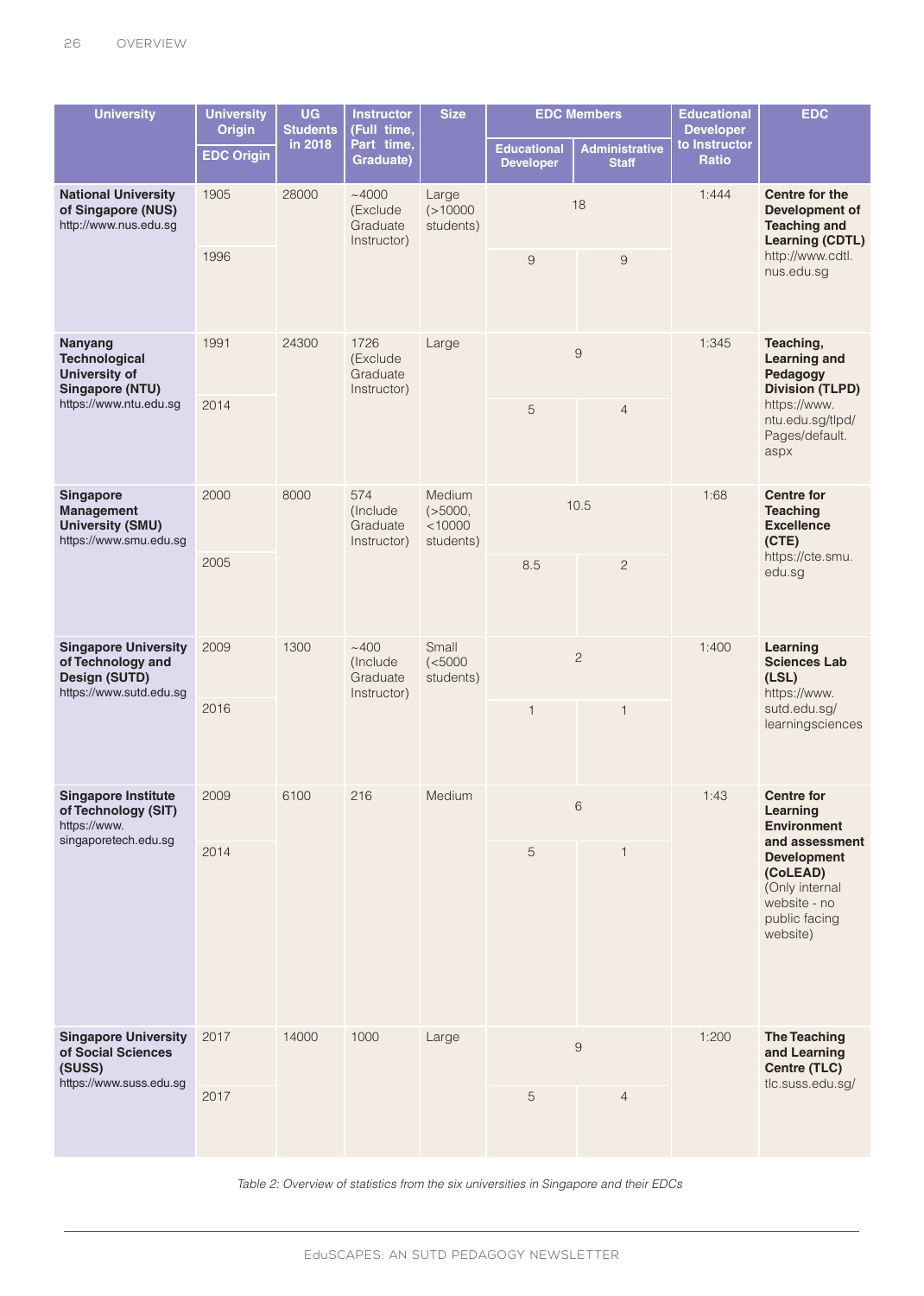impact of EDC work, getting sufficient resources to support and sustain EDC activities, being able to grow the programs, increasing participation and balancing between generic and discipline-specific educational development programs. Another challenge noted was the lack of academic development expertise and the practice of contractual or secondment of educational developers in EDCs leading to disruptions and noncontinuity.

### **GENERAL DISCUSSION**

Overall, the results suggest that despite a brief history of less than 30 years, the EDCs in the six universities in Singapore have made significant progress in providing a wide range of activities and a holistic educational development support for their faculty, staff members, undergraduates and graduate students. We can call it "holistic" because the range of activities cover all or most of the 5 types of educational development activities.

Like most universities worldwide, the primary focus of EDCs in Singapore seems to be Instructor Development. Activities of Organizational, Community, Instruction and Student Development are yet to become more prevalent and this can be for varied reasons, which are yet to be explored in Singapore context.

# 66

**Unlike UK or European countries, there is no requirement for higher educational faculty members to have completed teacher training in Singapore.** 99

Despite the variety, participation level in these activities are reportedly low except for mandatory programs/services. Therefore, these EDCs and universities need to consider how to engage more faculty and other stakeholders in educational development, and this may be related to recognition and rewards for teaching and participation in educational development activities, as well as university level policies that emphasise the need for continual development in teaching in higher education.

Unlike UK or European countries, there is no national level policies in Singapore that require faculty members at higher educational institutions to complete teacher training. Such national level policies are noted as the reasons for existence and functions of EDCs in other studies (Kolomitro & Anstey, 2016).

A possible implication of low participation level and participation by only a sub-group of faculty members is that participation and feedback is often related to resources and support for the EDCs. So low participation could lead to lack of resource support in terms of manpower and funding. For instance, the analysis shows that the size of EDCs can be very small, with 1 educational developer serving over 400 instructors. This could lead to overstretched efforts by EDCs.

The lack of manpower in EDCs could also explain the lack of focus on certain areas of educational development such as in the areas of student development despite the possibility that this can prove to be very useful and essential for the various stakeholders of a university. So, it is worth looking into policies and schemes to recognise and reward participation in continual professional development in teaching to increase participation as well as consider the resource needs of EDCs in terms of manpower and funding.

A common challenge faced by Directors of EDCs across the universities seem to be influencing the mindset of stakeholders towards educational development. Such observations are also noted by others such as Kinash and Wood (2010), Gosling and Turner (2015) and Knapper (2016). Despite the recognition by institutions that EDCs are necessary, it is often observed that EDCs are only loosely coupled or leveraged upon for institutional strategic directions on teaching and learning (Gosling and Turner, 2015). Perhaps more could be done to involve and engage EDCs in various aspects of strategizing university policies and initiatives in aspects other than instructor development. Rather than just EDCs making it as their directions to engage the various departments, the various departments could also see how to engage EDCs.

The benchmarking survey also reveals that EDCs can do more to determine and establish the impact of EDCS on teaching and learning. Many of the EDCs in this study report that they do end of activity satisfaction survey or conduct focus groups on the EDC activities to measure impact. This would be a good start but may not shed light on longitudinal impact. For instance, if an EDC organizes a talk, it would be good to find out if and how faculty members continue to use some of the learnings in their teaching in the first place. While we do not expect every participant to find the session useful and relevant for them to implement in their work, it is good to find out if attendance has been translated to continuation or if it has an impact in some ways in the larger context.

Another point to note is that even though educational development activities are meant to enhance students' learning experiences and lead to gain in learning, this is an indirect effect. The direct impact is likely to be on teaching first and through teaching on learning. This is because our primary focus tends to be on teachers and teaching. So we may need to consider the nature of educational development activities and the expected outcomes and outputs to measure the impact rather than expecting to see an immediate impact on learning (this may be very small, compounded and take time). Overall, there is a need to build appropriate measurement tools.

## **RELATING THE FINDINGS TO SUTD, LSL**

Having gotten a broader picture, we wanted to see how SUTD stands in comparison to this common set of data. Comparing the range of LSL activities to the proposed educational development framework reveals that LSL conducts activities in all five areas of educational development work. Table 3 provides an overview of the services provided by LSL.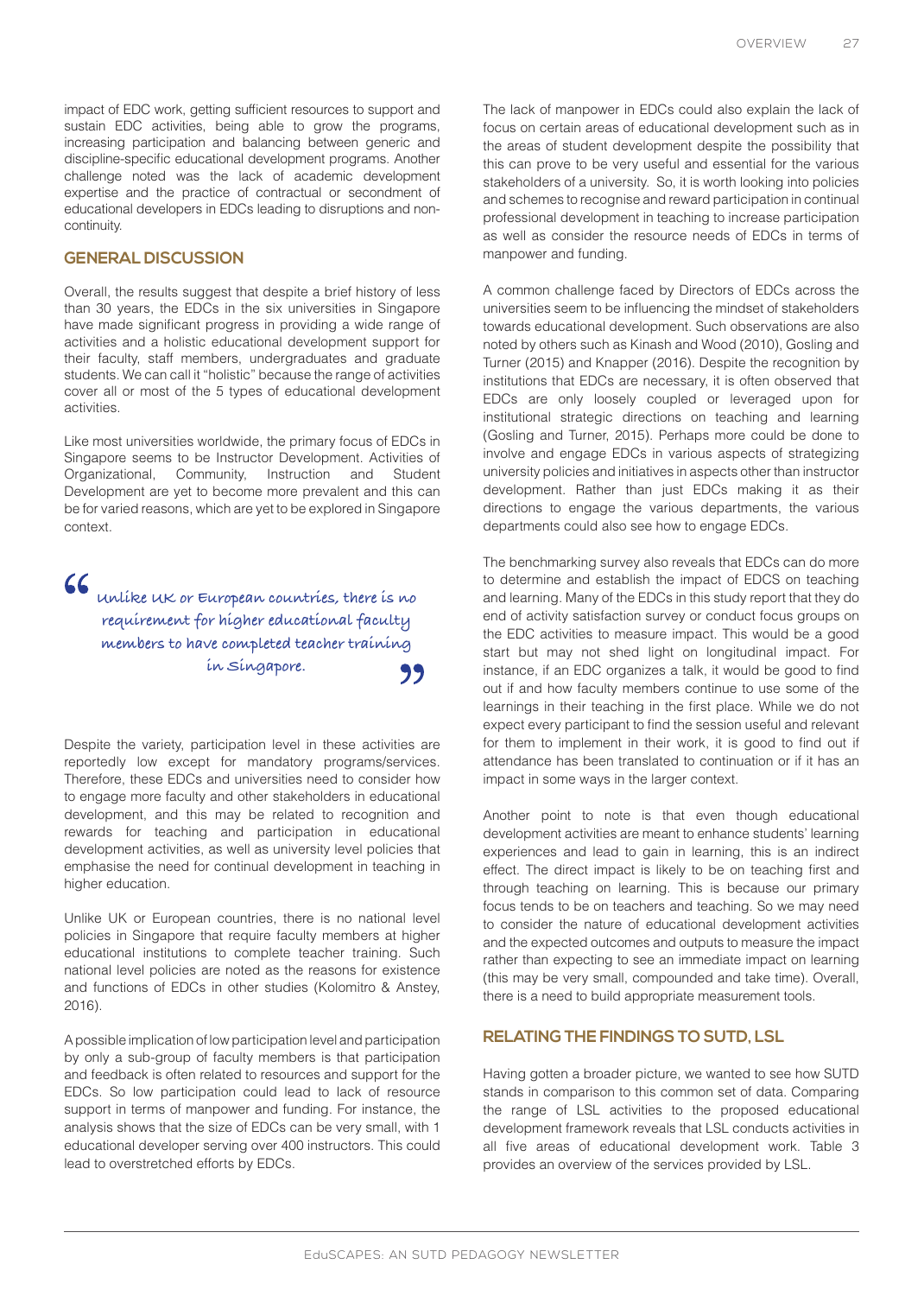We know from our LSL data that 82 % of teaching track, 37.5% of tenure track faculty and 94% of Graduate teaching assistants engage with LSL in various ways (LSL, 2018). This seems to be a fairly healthy number given that the LSL team consists of one educational developer and an administrator (before September 2019). This is a ratio of 1 or 2 staff to 200 faculty members, 200 Graduate Teaching Assistants and 1350 undergraduate students. Moving forward, it would be good to determine the extent of engagement. It can be rationalised that the quality of the engagement is likely to depend on ratio of staff to faculty, instructors and stakeholders.

To address resource limitations, LSL uses creative ways that are aligned with the SUTD context. For instance, LSL introduces and advocates Scholarship of Teaching and Learning (SOTL) as the key mechanism for continual professional development in teaching at SUTD. SOTL can be likened to design thinking in teaching. SOTL places responsibility on the faculty members to understand student needs, design suitable teaching activities, reflect and inquire on their teaching practices. While the onus is on faculty members, they can leverage on LSL and colleagues to support inquiry into teaching through collaboration and consultations. LSL creates opportunities for faculty and the wider community to share and learn on pedagogical practices. The advantages of this approach are that this ensures quality teaching, continual development in teaching and also effective and efficient use of resources.

Another innovative strategy that LSL has initiated is an Educational Fellowship Program in collaboration with the Academy of Higher Education (AHE) to build the leadership capability of senior and experienced faculty members in teaching. The Educational Fellowship Program, launched this year (2019), involves a pioneering batch of 11 faculty members undertaking a reflective journey of their teaching practices (Figure 1). The faculty members will submit their portfolio for peer recognition and validation by the international community based on AHE's framework on teaching and learning in higher education. This program will lead to international professional recognition in teaching. In addition, the critical differentiating factor of the SUTD program is that the first batch of fellows will be the champions in mentoring the next batch of participants. This way, there is continual and community-based learning and reflective teaching.

In general, instead of using top-down, policy driven approaches to "mandate" training, LSL attempts to a build up a ground up approach of developing a teaching culture at SUTD. This, we feel, is likely to be more impactful and sustainable. Also, the focus moves from teaching, that is how to teach, to learning, that is how do I know that my students are learning if I teach in a certain way.

| <b>Area of Educational Development</b>     | <b>Examples of Current LSL activities</b>                                                                                                                                                                                                                                                     |  |
|--------------------------------------------|-----------------------------------------------------------------------------------------------------------------------------------------------------------------------------------------------------------------------------------------------------------------------------------------------|--|
| <b>Instructor</b><br><b>Development</b>    | ✓ Teaching Certificate Program for Graduate Teaching Assistants<br>✓ New faculty workshop on "Teaching at SUTD"<br>✓ Faculty workshops such as "Teaching Methods for Active Learning"<br>$\checkmark$ Peer coaching on teaching<br>✓ Consultations and collaborations on educational projects |  |
| <b>Instructional</b><br><b>Development</b> | ✓ Consultations on chunking curriculum for Flipped learning, blended learning<br>$\checkmark$ Formative/summative assessments such as rubrics                                                                                                                                                 |  |
| Organizational<br><b>Development</b>       | ✓ Forming Faculty Educational Developing Committee and consulting on key initiatives<br>✓ Strategizing and implementing Educational Fellowship Program<br>✓ Systematic studies on benchmarking educational development centres/evaluating<br>teaching course implementation                   |  |
| <b>Student</b><br><b>Development</b>       | ✓ Engaging "Students as Partners" in creating teaching materials<br>$\checkmark$ Including students in educational talks/sessions<br>√ Organising "Learning to Learn" workshops for students                                                                                                  |  |
| <b>Community</b><br><b>Development</b>     | $\checkmark$ Sharing sessions on teaching and learning<br>✓ Annual Pedagogy Day<br>✓ Annual Pedagogy Newsletter<br>$\checkmark$ Quarterly communications<br>√ Website/Blogsites/Online Resources                                                                                              |  |

Table 3: Educational Development at SUTD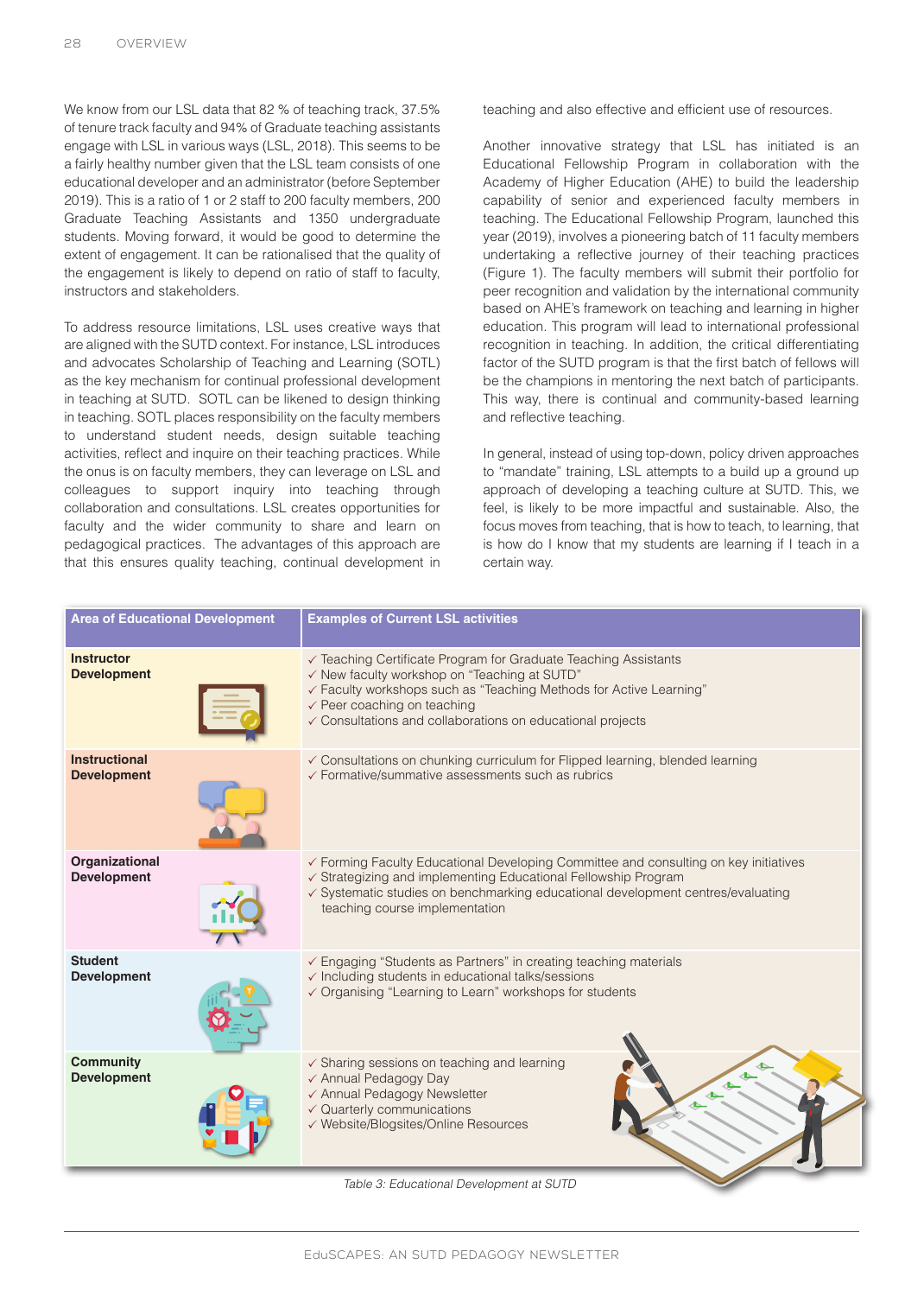

Figure 1. First Cohort of AHE fellows

LSL works with various offices, pillars and clusters which offer diverse academic programs in pedagogical initiatives. For instance, there is increasing number of self-initiated pedagogical interest groups at pillar/cluster levels over the 3 years. LSL plays a role in co-organizing, keeping track of the overall initiatives at the university level, and connecting the various stakeholders on key projects. One example is the compilation of all the various pedagogical publications from SUTD. Another is strategizing and publishing this thematic annual pedagogical newsletter. In this way, LSL serves as a coordination and connecting point for pedagogical initiatives, and shifts educational development from individual to community-based.

LSL also works with faculty members and students to co-create teaching materials and educational resources and this sort of mutual contributions lead to shared learnings on pedagogy. For instance, LSL works with faculty members in framing their work on pedagogical theory and literature and introduces them to new aspects of pedagogical developments. Similarly, SUTD faculty members are also conducting cutting edge innovations in teaching and by working with LSL team, help the LSL team to learn these technologies. So there are mutual exchanges and learning, and educational development shifts from silo-practices to collaborative practices. In addition to these, LSL plans to work with the various stakeholders such as Human Resources to see how else we can promote participation and engagement in continual development of teaching.

Overall, LSL is taking a different approach to educational development from the traditional approach of getting faculty members to attend a series of training workshops to complete a road map of training courses and clocking the training hours towards a certification. Instead, LSL attempts to engage the SUTD community in educational development as an organization by engaging in all of the 5 educational development activities, using design-centric, project-based, teaching–inquiry projects to enhance the quality of teaching and learning so as to better support our learners. Many of LSL initiatives reflect characteristics of mature EDCs described by Gibbs (2013). According to Gibbs (2013), a shift of focus from (1) Instructor to Community Development, (2) classroom to learning environment, (3) teaching to learning, (4) change tactics to strategies and (5) quality assurance to enhancement are signs of maturing teaching and learning centres, and LSL seem to be in the right trajectory. This, of course, is not possible without collaborations with various pillars/clusters/offices within SUTD and with EDCs from the other universities in Singapore.

## **CONCLUSION**

The benchmarking exercise is conducted to ascertain if we are in the right trajectory and the indications seem to be that we are. It is not meant to compare and compete with other universities; to do and have what others have to compete. The educational context is an important consideration in making the right decisions and setting the directions. Given that SUTD is comparatively smaller and younger than some universities, and has a unique pedagogy that focuses on design-centric project based learning that is multi-curricular and leveraging on design and technology, our approach to educational development has to be tailored to this.

Hence, our approach to strategizing LSL initiatives aims to empower faculty members and stakeholders, and create opportunities for them to excel, inspire and learn from each other to promote enhanced teaching and learning. We focus on building a work culture of collaboration and creativity and embrace design thinking approach in the form of Scholarship of Teaching and Learning. What we can also gather from this